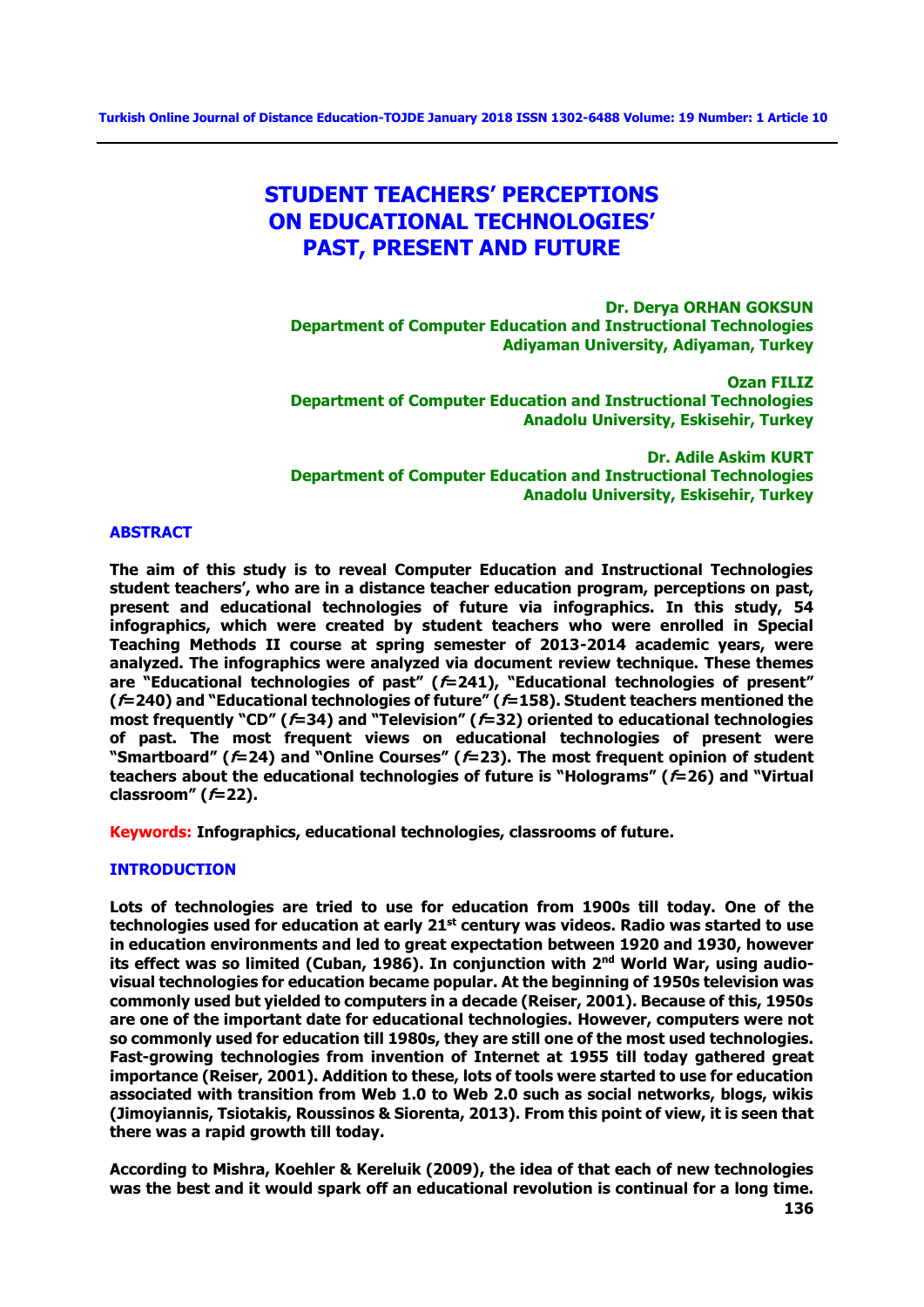**As Green & Gilbert (1995) says, the expectation that each new technology would enhance teaching and learning causes this. It can be said that this expectation can be met as long as teachers' expectations from these technologies and technology competencies are taken into consideration. In literature, some predictors of technology use in education environments are that teachers should be aware of technologies, be open change and innovation, think they are useful (Chen, 2008; Ertmer, 2005; Vannatta & Nancy, 2007; Wozney, Venkatesh & Abrami, 2006). Similarly, Aldunate & Nussbaum (2013) stated that teachers' adoption of new technologies has an important role in education process, and the teachers who used technologies for teaching and learning tend to adopt new technologies.** 

**When considering historical development of educational technologies and that teachers are one of the sharers of technology use in education environments, it can be said that investigating student teachers' perception on terms of educational technologies is important. The main purpose of this study is to reveal Computer Education and Instructional Technologies (CEIT) student teachers', who are in a distance teacher education program, perceptions on "educational technologies of past, present and future" via infographics. Infographics, can be identified as informative graphics, are graphs that are useful for transferring the gained knowledge, data and experiences in a visual way (Meyer, 1997; Smiciklas, 2012). Accordingly, it was thought that their perceptions could be revealed by this way. It is believed that the perceptions of student teachers on these subjects are important both educational literature and implications. Knowing the perceptions of instructional design and education systems audiences' may be useful and helpful for learning and teaching processes.**

#### **METHODOLOGY**

#### **Research Design**

**Document review method in frame of qualitative research approaches was conducted for this study. Document review is a method that employed when there is no opportunity for direct observation or interview, or it is so hard, covered examining and evaluating written or visual materials and stuffs according to some criteria (Bogdan & Biklen, 1998; Creswell, 2012). For this study, the opportunity of direct observation and interview could not have gained because participants and researchers were at different places in a distance education program. In addition, it is decided by researchers that infographics were employed to reveal student teachers' perceptions on a concept for this study. In this situation, the created written and visual materials were needed to be examined. Started from these points of view, it was decided that the best fit model for this study was document review.** 

#### **Participants**

**The study was conducted with 65 student teachers who were taking Special Teaching Methods II course at 2013-2014 academic year, spring semester via distance education. 59 of these student teachers participated to the study by creating infographics, and 54 of these infographics were included into analysis process because of that they had the features of infographics and they oriented with research topic and purposes. The participants were chosen by conducted convenience sampling method, one of purposive sampling methods. Convenience sampling is a process, which is chosen the units related with research topic and can be reach in an easy way (Siklar & Ozdemir, 2013). Firstly, it is needed that student teachers gained some technological knowledge about how to create infographics to use for this study. In the meantime, having knowledge about educational technologies, which is the main topic of the study, is important, too. During the process of training student teachers on the aforementioned competencies, for progressing the research process without influencing their perceptions, it is needed that the researcher, who collecting data, should be known and trusted as far as committing themselves in a direct way by student teachers (Glesne, 2013). Providing these conditions for a new audience has some difficulties in the aspect of time and opportunities. For this reason, the data were collected during Special Teaching Methods II course, which lectured by one of the researchers and the content of one weeks' semester was "Educational Technologies and Basic Concepts".**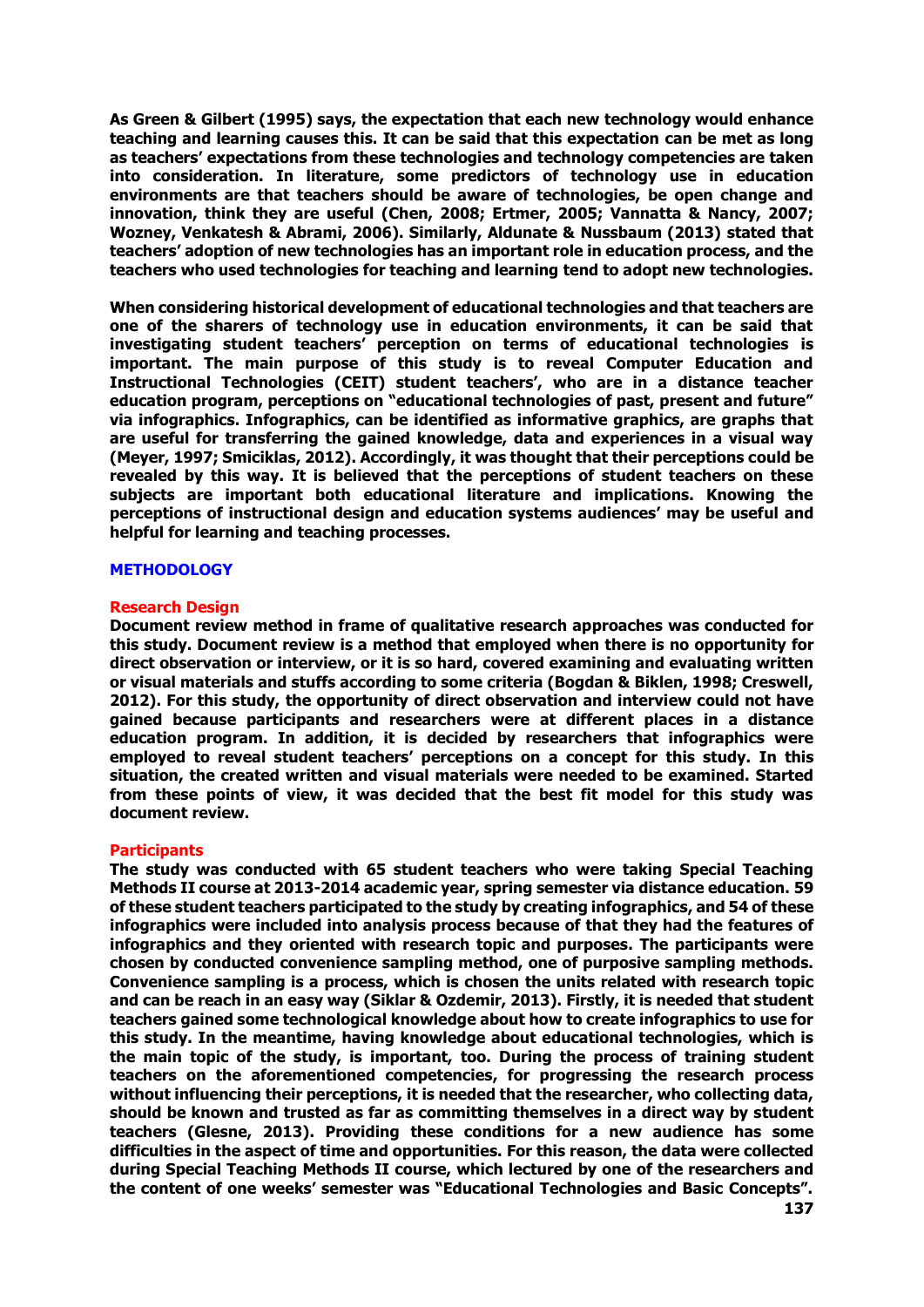**Preventing that researchers influenced the nature of research in conjunction with smoothing out research process were provided thanks to aforementioned conditions. The main purpose of determining the participant as CEIT student teachers is that they have the necessary technological competencies for collecting data process.** 

## **Data Source and Process**

**The information about research process were given to the participant, who were determined based on aforementioned criteria, before starting to collect data. It was made a commitment on the subjects with participant student teachers that participating to the study was based on voluntariness completely, they can stop sharing of infographics created by their own and at a platform where chosen by student teachers when they want. The data sources of the study recorded by the researchers such as infographics, personal information, and the links are going to be shared no one not within participant student teachers' knowledge. In addition to these, it is asked student teacher to create an infographic, which would have exemplified educational technologies of past, present and future. On this infographic, past would have explained between the years of 1950 and 2000s' educational technologies, present would have explained between the years of 2001 and 2014s' educational technologies and future would have explained between the years of 2015 and 2050s' educational technologies. Under the aforementioned conditions, 59 student teachers participated to the study thereby confirming to create infographics. Five visuals excluded from the analysis process because of that these visuals did not have being an infographic features. Thus, the analysis process conducted with 54 infographics created by student teachers. Some of these infographics have been presented at Appendix 1.**

# **Data Analysis**

**When analyzing the documents, deductive analysis was conducted. During deductive analysis processes, the data are analyzed according to an existing frame- work (Patton, 2002). The main themes of analysis were determined as "The educational technologies of past", "The educational technologies of present" and "The educational technologies of future", and the frequencies of codes, which were situated under these themes, were examined. After the examination of frequencies of codes, it was tried to interpret what the codes express under which theme by the researchers. The documents of this research are infographics created by student teachers. The document in other words the data source was infographics because the main purpose was "revealing the perceptions of student teachers on the educational technologies of past, present and future" and the visuals are useful to reveal individual perceptions on a concept. For these reasons, a data purging process was conducted at the beginning of analysis process. The infographics collected in this context were examined whether they had infographic features and they were related with research topic and purposes, or not. If an infographic was not related with research topic and purposes or did not have infographic features, it was excluded from data source. The valid 54 infographics were analyzed via deductive analysis.** 

#### **FINDINGS**

**In the context of current study, student teachers created 639 views, in other words codes totally via infographics. These views were fallen under three different themes. These themes are "Educational technologies of past" (f=241), "Educational technologies of present" (f=240) and "Educational technologies of future" (f=158). The infographics codes were analyzed in a grouping manner that "Educational technologies of past" theme covered between the years of 1950 and 2000, "Educational technologies of present" theme covered between the years of 2001 and 2014, "Educational technologies of future" theme covered between the years of 2015 and 2050. Figure 1 presents the distribution in terms of percentage of these themes' codes in a perspective of themes.**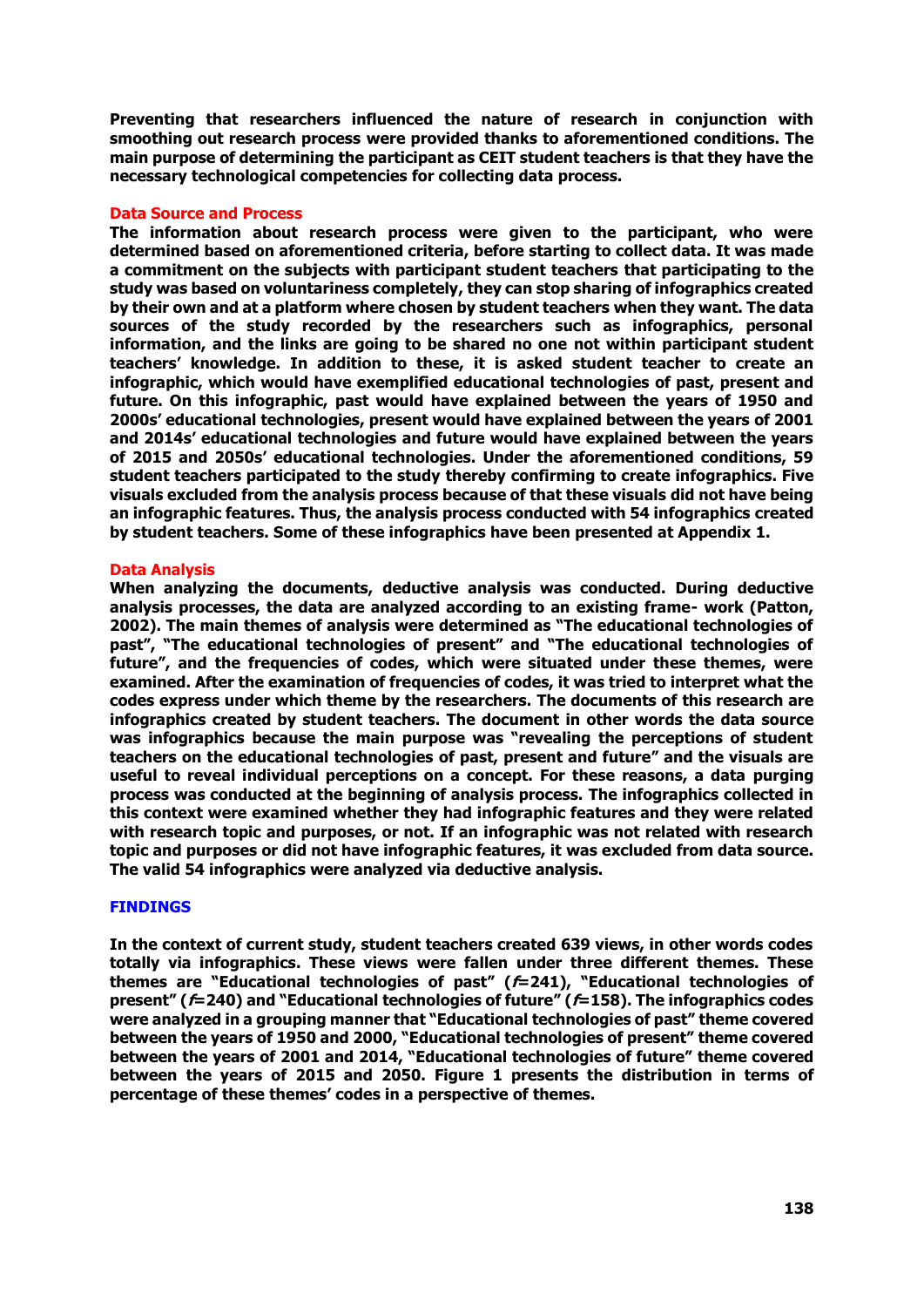



**As shown at Figure 1, student teachers were created views or codes about educational technologies of past the most frequently (%38; f=241). Student teachers created views under the educational technologies of present theme (%37; f=240) by a narrow margin both percentage and frequency aspect. On the other hand, they created views about educational technologies of future (%25; f=158) the least frequently. But, it is believed that the created views are so important to reveal student teachers' perceptions on educational environments or technologies of future when views or codes and their frequencies, which are under this theme, are examined. When considered from this point of view, examining the codes under themes gain importance. The distribution of views gathered in the frame of research topic under the three different themes is presented below.** 

#### **Student Teachers' Views on Educational Technologies of Past**

**"Educational technologies of past" concept is used in the meaning of the technologies that they were used in the past for education or still are being used, but thought they were and had to been in the past by student teachers. In other words, the codes which thought they could not keep up with current educational needs and system or there are more efficient technologies instead of them by student teachers, are located under this theme. Student teachers suggested 30 different views with different frequencies under this theme. Aforementioned views and their frequencies are presented at Table 1.**

| Table 1. Frequencies of Student Teachers' Views on Educational Technologies of Past |    |                                          |     |  |  |
|-------------------------------------------------------------------------------------|----|------------------------------------------|-----|--|--|
| <b>Educational technologies of past</b>                                             |    | <b>Educational technologies of past</b>  |     |  |  |
| CD.                                                                                 | 34 | <b>Teleconference</b>                    |     |  |  |
| <b>Television</b>                                                                   | 32 | <b>Calculator</b>                        |     |  |  |
| Wireless telephone                                                                  | 22 | <b>Blackboard</b>                        |     |  |  |
| <b>Computer</b>                                                                     | 19 | <b>Microchips</b>                        |     |  |  |
| <b>Basic programming language</b>                                                   | 19 | <b>Internet</b>                          |     |  |  |
| <b>Magnetic tape</b>                                                                | 15 | Library                                  |     |  |  |
| <b>Photocopy machine</b>                                                            | 14 | <b>Telegraph</b>                         |     |  |  |
| <b>Mouse</b>                                                                        | 14 | <b>Models</b>                            |     |  |  |
| <b>Slide Projector</b>                                                              | 11 | <b>Headphone</b>                         |     |  |  |
| <b>Sesame Street</b>                                                                | 11 | <b>Chalk</b>                             |     |  |  |
| Radio                                                                               | 10 | <b>Book</b>                              |     |  |  |
| <b>PDA (Personal Digital Assistant)</b>                                             | 6  | <b>Notebook</b>                          |     |  |  |
| <b>SMS (Short Message Service)</b>                                                  | 6  | <b>Sidney Pressey's teaching machine</b> |     |  |  |
| <b>Letter</b>                                                                       |    | Video camera                             |     |  |  |
| <b>Optical reader</b>                                                               | 4  | <b>Disc</b>                              |     |  |  |
| Total                                                                               |    |                                          | 241 |  |  |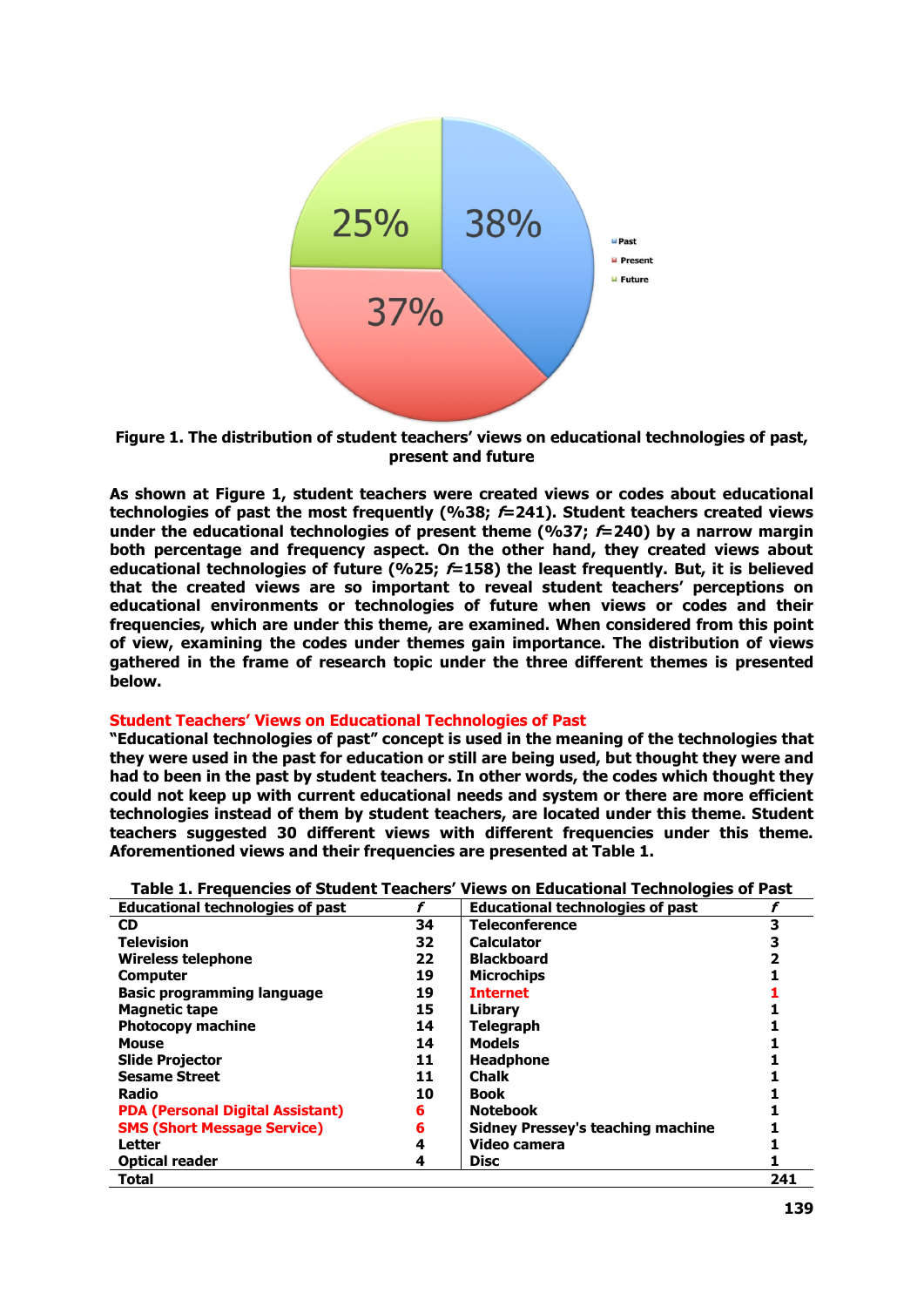**Student teachers mentioned the most frequently "CD" (f=34) and "Television" (f=32) oriented to educational technologies of past. The most interesting finding oriented to the educational technologies of past can be that an entertainment TV program named as "Sesame Street" (f=11) was indicated as an educational technology by student teachers. "Sidney Pressey's teaching machine" was administrated multiple-choice questions and students' answers to these (Pressey, 1963). Pressey worked up this machine in time into a machine, which gave feedback and taught via questions. But this machine is not accordance with constructivist and connectivist learning because it was designed within the frame of programmed learning. This situation was verbalized by one of the student teachers.** 

**In addition, there are same views under different themes. These views highlighted at Table 1 with red color. "PDA", "SMS" and "Internet" technologies were coded under both past and present technologies. The whole views on educational technologies of present is presented below.**

#### **Student Teachers' Views on Educational Technologies of Present**

**Educational technologies of present point out the technologies, which are being used educational environment currently. Participant student teachers mentioned some technologies, which there were but not used for educational activities yet, and if they used, they can be gained favor. These technologies were examined under this theme, as well. Student teachers created 29 different codes in other words views under this theme with different frequencies. Aforementioned views and their frequencies were shown at Table 2.**

| <b>Educational technologies of present</b> |    | <b>Educational technologies of present</b> |     |
|--------------------------------------------|----|--------------------------------------------|-----|
| <b>Smartboard</b>                          | 24 | <b>Electronic note-book</b>                |     |
| <b>Online courses</b>                      | 23 | <b>Web 3.0</b>                             |     |
| <b>Internet</b>                            | 22 | Data projector                             |     |
| e-Mail                                     | 22 | <b>Smartphone</b>                          |     |
| e-Book                                     | 19 | <b>Wearable technology</b>                 |     |
| <b>Automatized classroom</b>               | 19 | <b>Smart classroom</b>                     |     |
| <b>PDA</b>                                 | 15 | Google                                     |     |
| e-Newspaper                                | 13 | <b>Student response system</b>             |     |
| <b>Fiber optic cables</b>                  | 12 | <b>Pocket PC</b>                           |     |
| <b>Tablet PC</b>                           | 11 | e-Learning                                 |     |
| Video                                      | 8  | e-Teacher                                  |     |
| Laptop                                     | 8  | <b>Smart toys</b>                          |     |
| <b>Web 2.0</b>                             |    | <b>Mobile learning</b>                     |     |
| <b>Social networks</b>                     |    | <b>Built-in microphone</b>                 |     |
| <b>SMS</b>                                 | 5  |                                            |     |
| <b>Total</b>                               |    |                                            | 240 |

**Table 2. Frequencies of Student Teachers' Views on Educational Technologies of Present**

**It is attracted the attention that some of student teachers' views at Table 2 were highlighted with different colors. Colorization was originated differences of student teachers' views. Some student teachers identified some technologies which were identified educational technologies of past as educational technologies of present. This situation pointed out at Table 2 with red color. For example; while there is one student teacher, who identified internet as educational technologies of past, 22 student teachers identified internet as educational technologies of present.** 

**A similar situation was observed at the point of PDA and SMS codes. Some student teachers believed these technologies are educational technologies of past, some of them thought these are educational technologies of future. In other words, the classification of "PDA" (fpast=6; fpresent=15) and "SMS" (fpast=6; fpresent=5) technologies caused an opinion difference among student teachers, too. These differences highlighted at Table 2 with green color.**

**The most frequent views on educational technologies of present were "Smartboard" (f=24) and "Online Courses" (f=23). One of attractive findings under this theme is that student**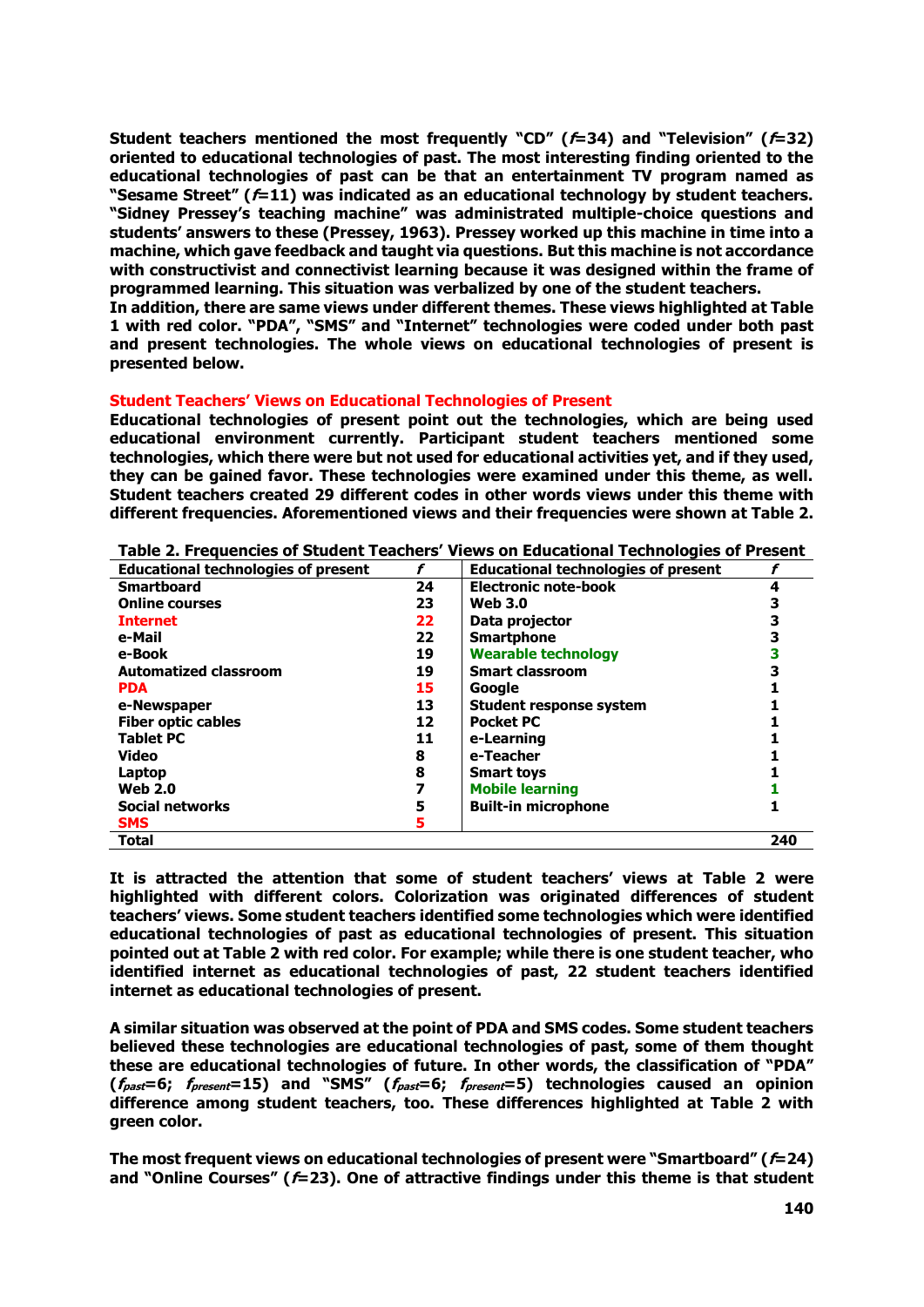**teachers took up with smartphones as an educational technology of present. Moreover, it can be said that the finding of e-teacher is one of educational technologies of present according to student teachers is so important for both formal and distance education systems. It can be assumed that both systems intermixed gradually.** 

# **Student Teachers' Views on Educational Technologies of Future**

**Educational technologies of future inferred the technologies, which will take place in educational environments according to student teachers. In other words, student teachers suggested that these technologies, which were listed infographics at the year of 2015 and to the end, and examined under "educational technologies of future" theme, would being used for educational activities at future. It can be predicted that student teachers, who will be teachers in the future, will take the advantage for educational activities from these technologies, which they identified as educational technologies of future.**

**Student teachers created different 33 views under the educational technologies of future theme. Total frequencies of these views calculated as 158. Aforementioned views and their frequencies were demonstrated at Table 3.** 

| <b>Educational technologies of future</b> | f              | <b>Educational technologies of future</b> | f                       |
|-------------------------------------------|----------------|-------------------------------------------|-------------------------|
| <b>Holograms</b>                          | 26             | <b>Mobile learning</b>                    | $\overline{2}$          |
| Virtual classroom                         | 22             | <b>Virtual studios</b>                    | $\overline{\mathbf{2}}$ |
| <b>Real e-books</b>                       | 18             | <b>Neuro-informatics</b>                  | 2                       |
| <b>Fiber plastic desks</b>                | 15             | <b>Printer without ink</b>                | $\overline{2}$          |
| <b>Forbidding published book</b>          | 14             | <b>Kindle</b>                             | 2                       |
| <b>Artificial intelligence</b>            | 6              | <b>Virtual habitat</b>                    | 1                       |
| <b>Human robots</b>                       | 5              | <b>5D classrooms</b>                      | 1                       |
| <b>3D classrooms</b>                      | 4              | <b>Smart desks</b>                        | 1                       |
| <b>Communication with brain waves</b>     | 4              | Power-pen, saves printed info             | 1                       |
| <b>Biometrical technologies</b>           | 4              | <b>Teacher</b>                            | 1                       |
| Nanotechnology                            | 3              | Laser pens                                | 1                       |
| <b>Wearable technology</b>                | 3              | <b>GPRS dress</b>                         | 1.                      |
| <b>Virtual reality</b>                    | 3              | Keyboard, detects eye movements           | 1                       |
| <b>Smart table</b>                        | 3              | 3D printer                                | 1                       |
| <b>Augmented reality</b>                  | 3              | <b>Retinal screen</b>                     | 1.                      |
| <b>Smart computers</b>                    | $\overline{2}$ | Affective internet technologies           | 1                       |
| <b>Eye-tracking</b>                       | $\mathbf{2}$   |                                           |                         |
| <b>Total</b>                              |                |                                           | 158                     |

**Table 3. Frequencies of Student Teachers' Views on Educational Technologies of Future**

**The most frequent views of student teachers about educational technologies of future was "Holograms" (f=26). Besides, "Virtual classroom" (f=22), "Real e-books" (f=18) and "Fiber plastic desks" (f=15) were dwelled on educational technologies of future frequently by student teachers. When examining the classifications of educational technologies of present and future, it was seen that "Wearable Technology" (fpresent=3; ffuture=3) and "Mobile Learning" (fpresent=1; ffuture=2) suggested under both themes. The findings related with this situation highlighted at Table 3 with green color.**

**It was observed that student teachers made 33 different views under this theme. This situation shows that student teachers declared more various views than the other two themes from the point of view variety. That the total frequency of views is 158 shows not being gathered around some views besides student teachers have a large variety of views. In other words, it can be said that student teachers have got ideas on educational**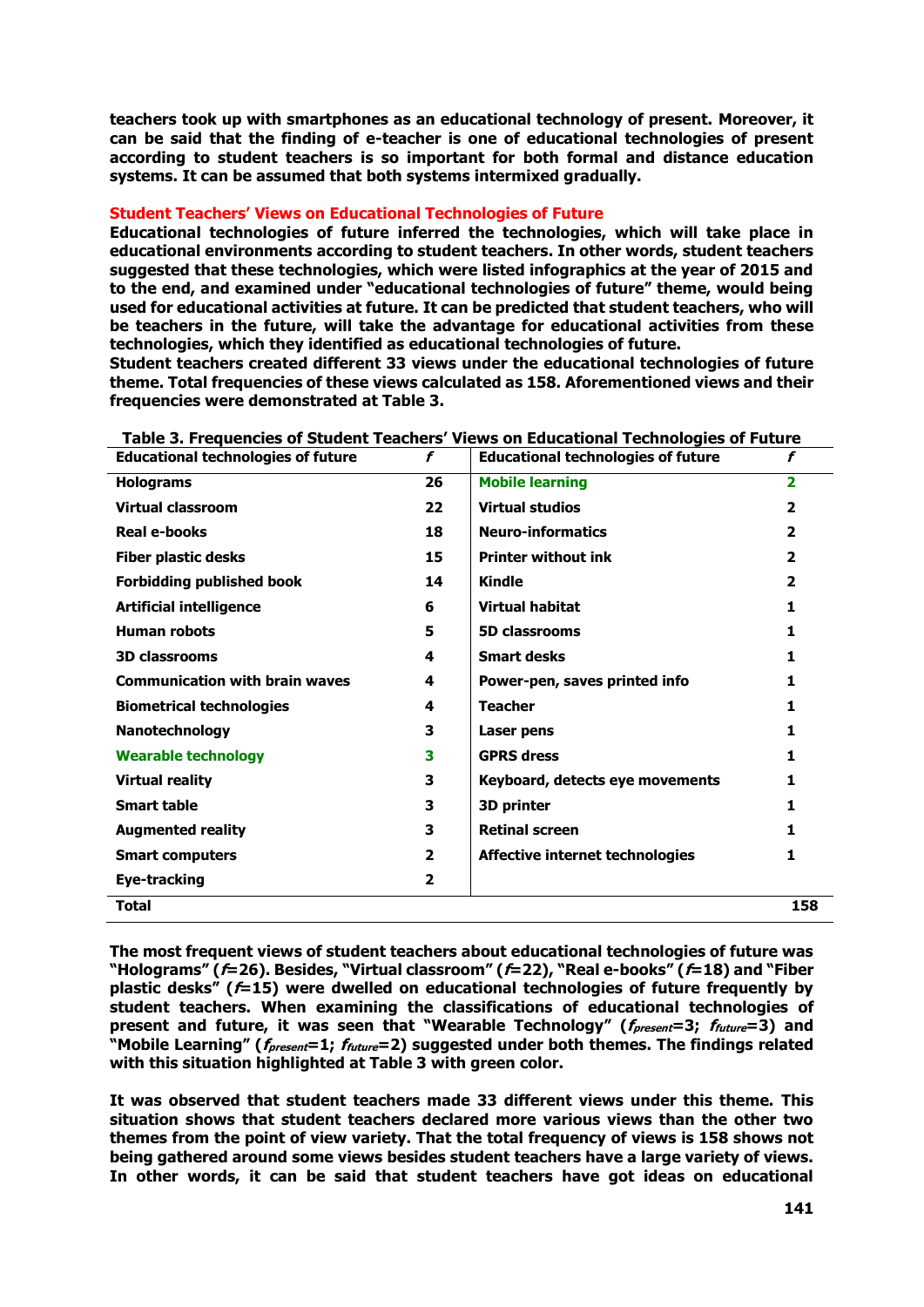**technologies of future in a large variety, but their ideas on educational technologies of future are not gathered around one or more than one views.**

**It is known that student teachers created 29 views under the educational technologies of present theme, 30 views under the educational technologies of past theme and 33 views under the educational technologies of future theme. In other words, educational technologies past and present themes have less various codes than educational technologies of future. This can be alleged that student teachers reach a consensus nearly on educational technologies of past and present. Despite this consensus, when the variety of views is considered separately, the variety of views has a great number under the themes. This situation can be clarified by means of both being in a distance education program, so their ideas and views are not affected by each other, and having different learning experiences. Differentiated perceptions on educational technologies and varied ideas of student teachers can be approved normal because of aforementioned reasons.** 

## **DISCUSSIONS AND CONCLUSION**

**Within the scope of current study, perceptions on educational technologies periods of student teachers who are in a distance education program were examined. Participants considered "CD" (f=32) and "Television" (f=32) as educational technologies of past most frequently. This situation could prove that aforementioned technologies became old and lost their efficiency obviously. It can be said that online materials took their place step by step. Studies on open access online courses such as OERs, MOOCs, LOOCs were figured in literature. Lots of studies express their advantages (Bozkurt, 2015; Firat, 2016; Rodriguez, 2014). Suggesting the most frequent views of educational technologies of present are "Online courses" (f=23) supported this idea. From this point of view, it might be said that student teachers benefit from online courses and think they were useful for learning.**

**The most remarkable findings of study may be foresights of student teachers' educational technologies of future. Student teachers dwelled on some technologies such as "Hologram" (f=26), "Virtual classroom" (f=22), "Real e-books" (f=18) and "Fiber plastic desks" (f=15). This situation reveals student teachers' foresights and expectations on future classrooms. Surprisingly, "real e-books" suggested under this theme. This finding can show student teacher think about that accessed e-books have not enough features for learning and expect that these books should be presented more featured and efficient in the future.** 

**The most frequent views were created under educational technologies of past (f=241) and educational technologies of present (f=240) themes. The main reason of this may be that people can give opinion on their experiences easier and more efficient than foresights. Student teachers created views under educational technologies of future (f=158) at least by the favor of same point of view. Moreover, it is attracted attention that the codes are quite innovative approaches under the theme when examined suggested educational technologies of future. Starting from this, it can be said that student teachers who are going to teach in the future classrooms attach great importance to use technology in classrooms, they have high-expectation on educational technologies, and these situations would be have positive impact on future education environments.**

**When the findings of current study were examined holistically, the technologies used or can be used for distance education systems were created as codes quite predominantly. This situation may arise from participants were in a distance education program. Apart from these views, student teachers also created views directed face-to-face education such as "Fiber plastic desks", "3D classrooms". Starting from these views, the opinion on the classrooms equipped with advanced technology is common highly, even. However, studying on this idea has a great importance. As Akkoyunlu (2002) stated, in order to use educational technologies effectively, teachers should be trained in the use of technologies and their integration into the teaching/learning process. At this point, it is suggested that current study is supported through action researches with student teachers and compare findings with this study.**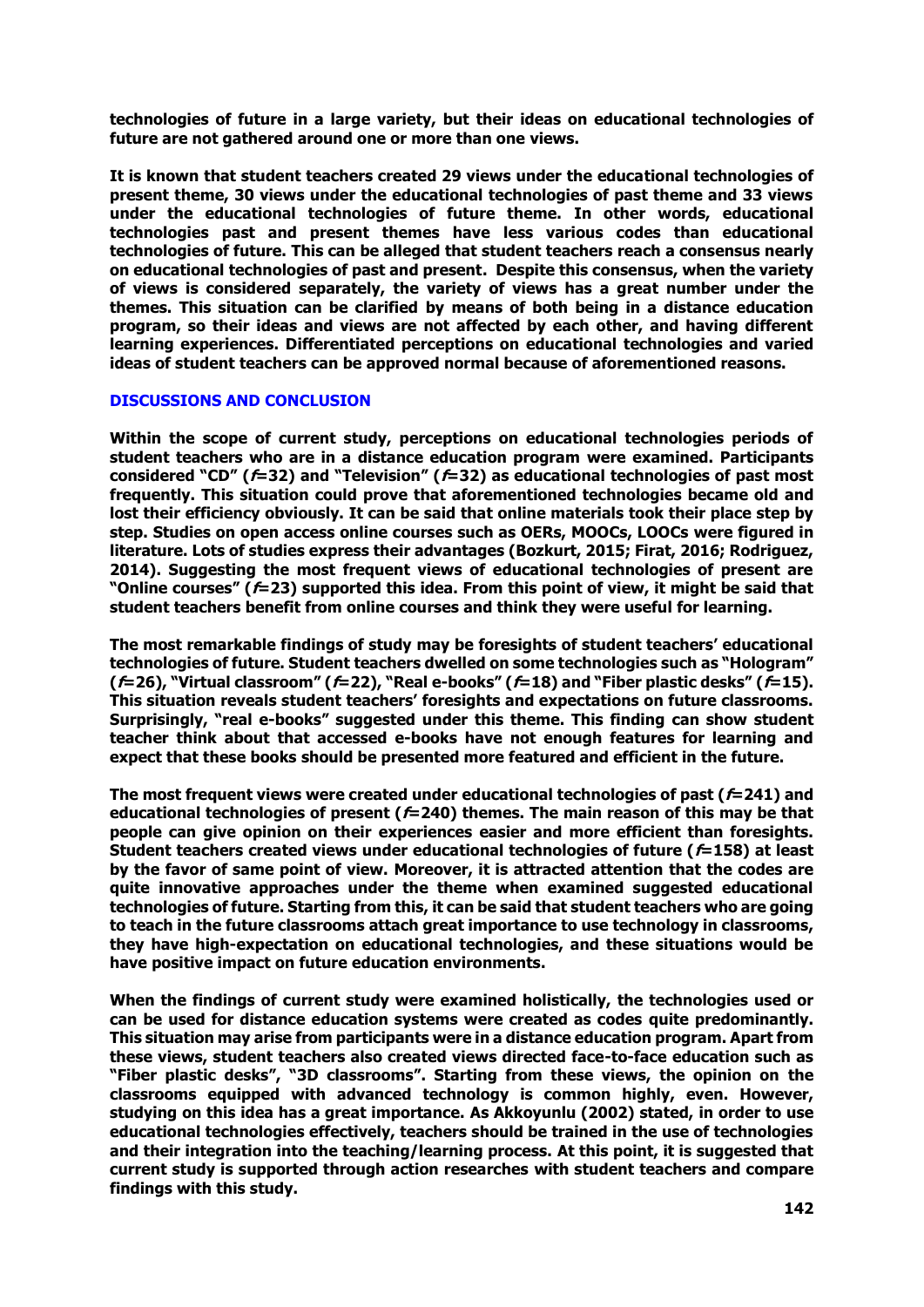## **AUTHORS' NOTE: The summary of this study was presented by the authors at 26th International Conference on Society for Information Technology and Teacher Education (SITE).**

#### **BIODATA and CONTACT ADRESSES of AUTHORS**



**Derya ORHAN GOKSUN earned BA degree at 2010 from Computer Education and Instructional Technologies (CEIT) Department, Faculty of Education, Fırat University, Turkey. She graduated from Ph.D. program at CEIT Department, Anadolu University, Turkey at 2016. Dr. Orhan Goksun is still working at Adiyaman University. She worked in five scientific researched projects, which were sponsored by Anadolu and Adiyaman Universities. She is interested in individual differences in education, social networks in education, technology integration, digital citizenship, technology integration to special education programs, new possibilities in education, scientific research paradigms and methods.**

**Dr. Derya ORHAN GOKSUN Adiyaman University, Faculty of Education Department of Computer Education and Instructional Technologies Adiyaman University, Faculty of Education, Merkez, Adiyaman, 02040, Turkey Phone: +90 416 223 38 00 / 1077 E-mail: dorhan@adiyaman.edu.tr**



**Ozan FILIZ Ozan Filiz is currently working as a Research Assistant in the Department of Computer Education and Instructional Technologies, Faculty of Education at Anadolu University. He graduated from Computer Education and Instruction Technologies Department of Eskişehir Osmangazi University at 2011. He is a PhD student and his PhD thesis is about the effects of flipped learning on teachers' self-efficacy of using educational technology according to ISTE Standards, individual innovativeness and engagement on online learning environments. His academic interest areas are flipped learning, social learning, Web 2.0 tools and blended learning. He has national and international articles, book chapters published, papers submitted to international meetings.**

**Ozan FILIZ Anadolu University, Faculty of Education Department of Computer Education and Instructional Technologies Anadolu University, Faculty of Education, Tepebaşı, Eskişehir, 26130, Turkey Phone: +90 222 335 05 80 - 1929 E-mail: ozanfiliz@anadolu.edu.tr**



**Adile Askim KURT is an associate professor in the Department of Computer Education and Instructional Technology at Anadolu University, Turkey. She has an M.A. in Statistics with emphasis on factor analysis, and a Ph.D. in Computer Education & Instructional Technology with emphasis on comparison of web based education to face to face education. Dr. Kurt has tried to create and disseminate knowledge about the use of emerging communication technologies. She has authored or co-authored more than 25 international journal articles, 16 book chapters and over 50 national and international conference presentations. She has** 

**been the principal investigator of three research projects and participated in three national projects. She lists her primary research interests as ICT integration, digital literacy, globalization, technology use in special education and data analysis.**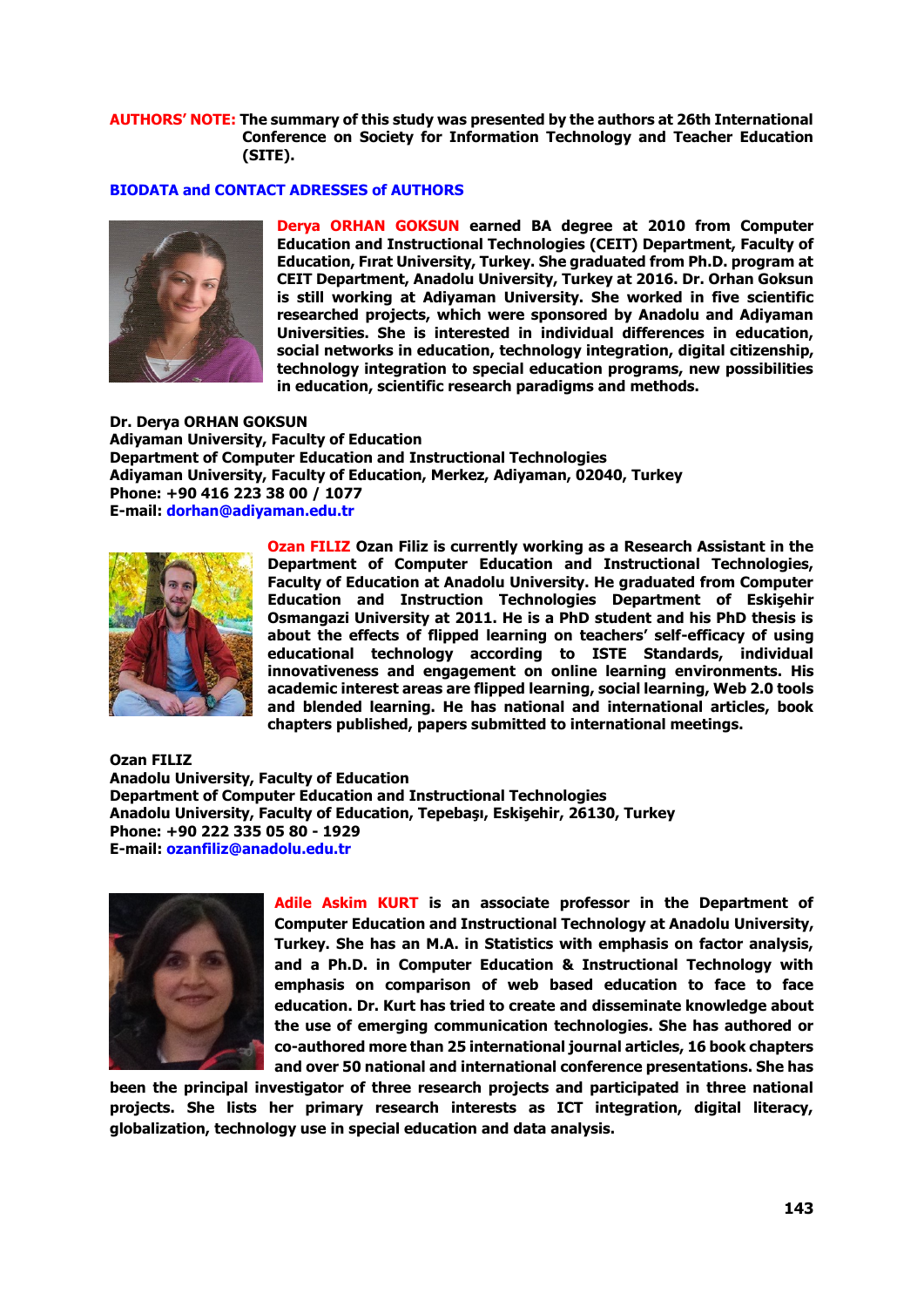**Dr. Adile Askim KURT Anadolu University, Faculty of Education Department of Computer Education and Instructional Technologies Anadolu University, Faculty of Education, Tepebaşı, Eskişehir, 26130, Turkey Phone: +90 222 335 05 80 - 1919 E-mail: aakurt@anadolu.edu.tr**

# **REFERENCES**

- **Akkoyunlu, B. (2002) Educational technology in Turkey: Past, present and future, Educational Media International, 39(2), 165-174.**
- **Bogdan, R. C., & Biklen, S. K. (1998). Qualitative research in education. An introduction to theory and methods. Allyn & Bacon, A Viacom Company, 160 Gould St., Needham Heights, MA.**
- **Bozkurt, A. (2015). Kitlesel acik cevrimici dersler (Massive open online courses-MOOCs) ve sayisal bilgi caginda yasamboyu ogrenme firsati [Massive open online courses-MOOCs and lifelong learning opportunity in digital age]. Acikogretim Uygulamalari ve Arastirmaları Dergisi, 1(1), 56-81.**
- **Chen, C. H. (2008). Why do teachers not practice what they believe regarding technology integration? Journal of Educational Research, 102(1), 65–75.**
- **Creswell, J. W. (2012). Educational research: Planning, conducting, and evaluating quantitative and qualtative research (4rd Edition). New Jersey: Pearson Education, Inc.**
- **Cuban, L. (1986). Teachers and machines: The classroom use of technology since 1920. New York: Teachers College Press.**
- **Ertmer, P.A. (2005). Teacher pedagogical beliefs: The final frontier in our quest for technology integration? Educational Technology Research and Development, 53(4), 25–39.**
- **Firat, M. (2016). 21. Yuzyilda Uzaktan Ogretimde Paradigma Degisimi [Paradigm Shift in Distance Education in the 21st Century]. Journal of Higher Education & Science 6(2), 142-150.**
- **Glesne, C. (2013). Nitel arastirmaya giris [Foundations of qualitative research]. (A. Ersoy ve P. Yalcınoglu, Trans.). Ankara: Anı Yayıncılık (Original work published 2011.)**
- **Green, K. C., & Gilbert, S. W. (1995). Great expectations: Content, communications, productivity, and the role of information technology in higher education. Change: The magazine of higher learning, 27(2), 8-18.**
- **Jimoyiannis, A., Tsiotakis, P., Roussinos, D., & Siorenta, A. (2013). Preparing teachers to integrate Web 2.0 in school practice: Toward a framework for Pedagogy 2.0. Australasian Journal of Educational Technology, 29(2).**
- **Meyer, E. K. (1997). Designing infographics. Hayden Books.**
- **Mishra, P., Koehler, M. J., & Kereluik, K. (2009). Looking back to the future of educational technology. TechTrends, 53(5), 49.**
- **Patton, M. Q. (2002). Qualitative research & evaluation methods. (3rd Edition). Sage Publication.**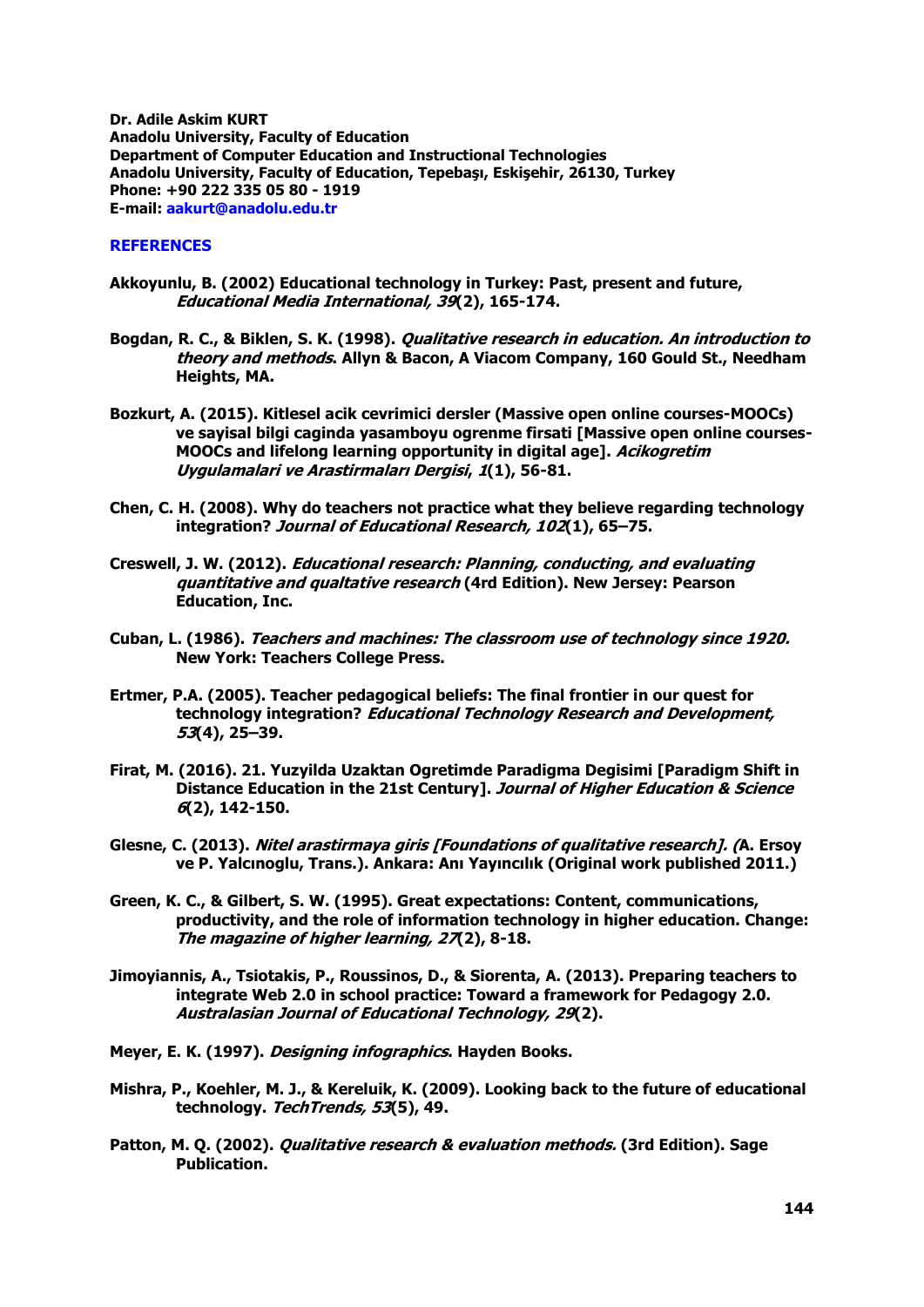- Pressey, S. L. (1963). Teaching machine (and learning theory) crisis. *Journal of Applied* **Psychology, 47(1), 1-6.**
- **Reiser, R. A. (2001). A history of instructional design and technology: Part I: A history of instructional media. Educational technology research and development, 49(1), 53-64.**
- **Rodriguez, C. O. (2014). MobiMOOC 2012: a new tree structure for the delivery of connectivist MOOCs. Turkish Online Journal of Distance Education, 15(1), 41-49.**
- **Smiciklas, M. (2012). The power of infographics: Using pictures to communicate and connect with your audiences. Que Publishing.**
- **Siklar, E., & Ozdemir, A. (Eds.). (2013). Istatistik-II [Statistics II]. Ankara: Anadolu Universitesi Yayinlari.**
- **Vannatta, R. A., & Nancy, F. (2004). Teacher dispositions as predictors of classroom technology use. Journal of Research on Technology in Education, 36(3), 253-271.**
- **Wozney, L., Venkatesh, V., & Abrami, P. (2006). Implementing computer technologies: Teachers' perceptions and practices. Journal of Technology and Teacher Education, 14(1), 173–207.**